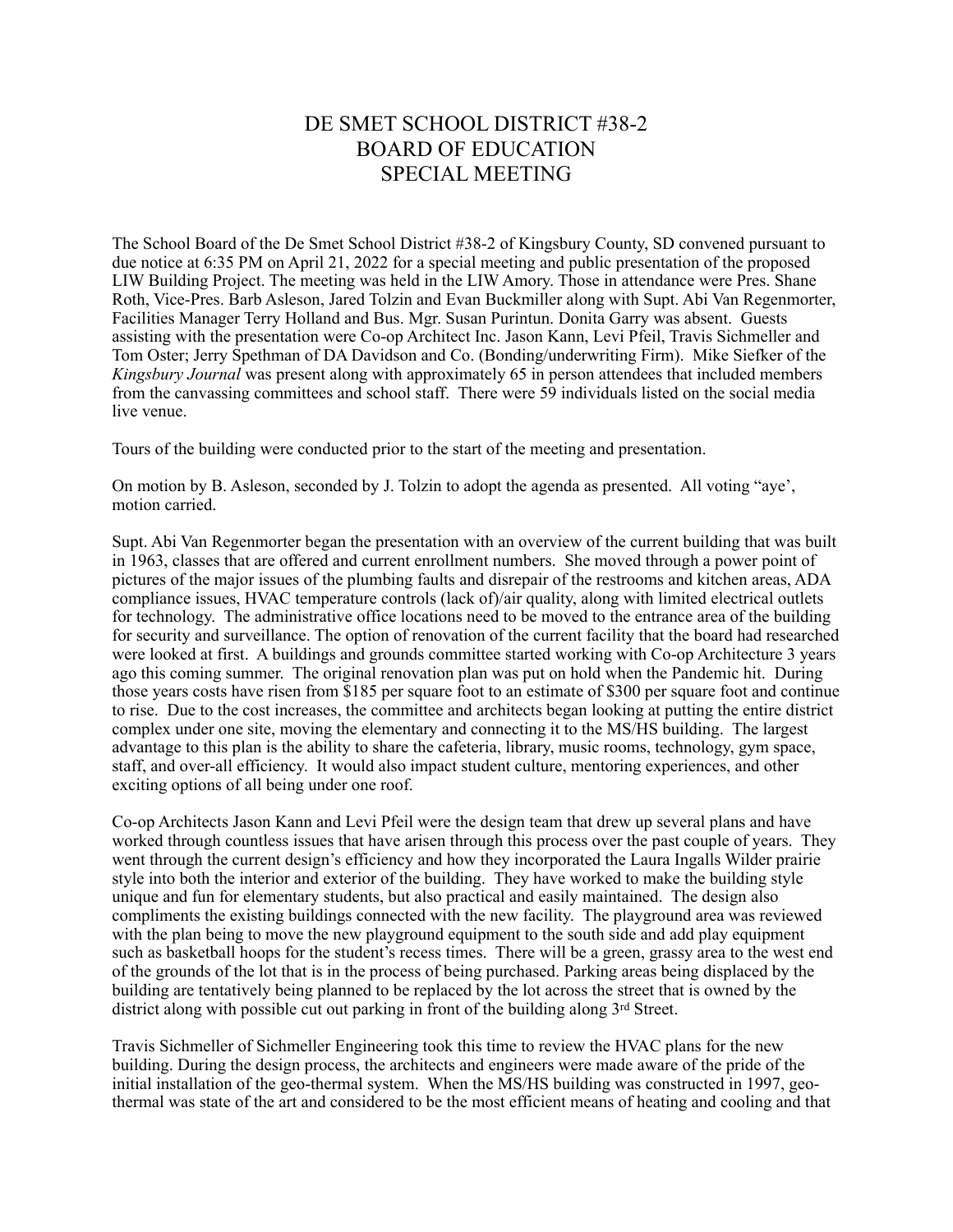it was hoped to utilize the system for the addition. Mr. Kann had noted that they had looked and designed different locations for the new building to tie into the geo-thermal system. The current design of connecting to the west end of the existing building was the best for lay out and the lowest costs. There were hopes to be able to build over the wells but unfortunately, while doing surveying, the structural engineers determined that it would not be cost effective to construct the footings and foundation and it would be prudent to abandon the geo-wells. There are blue-prints available of the location of the wells but they found they are not as mapped and the risk of piercing them and causing major damage would be likely, if not certain. Mr. Sichmeller explained that in the 25 years since the geo-thermal was installed many updates have been made to conventional HVAC systems to make the traditional heat pumps high efficiency along with cost savings in utilities and maintenance. At this time, he has worked on a couple of hundred schools and there are only 5 are on geo-thermal systems. He stated that geo-thermal is the best option when natural gas and electricity is not readily available. In De Smet, that is not the case.

Mr. Sichmeller also provided detailed information on the available energy source options and costs comparisons. Mr. Sichmeller noted the current geothermal wellfield will not be salvageable to support the existing HS heat pump system, but the boilers needed for the new addition could be sized to handle both the new elementary addition heat pump system and existing H.S heat pump system (current H.S. geothermal heat pumps will just operate as conventional heat pumps). Utilizing high efficiency natural gas boilers to inject heat and a fluid cooler to reject heat, the heat pump system will allow energy transfer throughout and thus providing superior energy efficiency and provides consistency for maintenance/ service personnel. Using actual utility billing use & costs obtained, natural gas costs are more attractive than the current geothermal. Natural gas at \$.469 per therm and 85% efficient equipment cost \$5.29 to produce one million BTU's of heat in comparison to \$7.52 per million BTU's for Geothermal at 300% efficient at \$0.077 per kwhr. With the school locking in very favorable natural gas rates with Northwestern Energy for the last several years, this has helped with cost savings. For the existing HS portion, 2/3 of the heat will now be produced with the new high efficiency natural gas boilers for the conventional heat pump system; however, noted was the efficiency improvements in elementary square footage by adding on to the high school along with the unit cost savings for electricity by adding onto the high school is estimated in the 20% savings range from the elementary due to the current electric use on the existing electric rate structures.

The next section of the presentation dealt with the preliminary cost of the building and funding. The most current estimates put the cost at \$7,879,805 with an additional \$893,925 for fixtures, equipment and needed furniture. Because of the volatile construction market, it has been prudent to round off to the \$9,000,000 for the funding of the facility. The board had originally considered that they would use capital outlay certificates when the costs were below four million. As the costs have risen in this era of uncertainty of construction and borrowing, it was decided to explore using bonds to fund the project. Mr. Jerry Spethman of DA Davidson and Co. presented how general obligation bonds work and the laws governing them. The authority for issuance lies with the approval of the taxpayer in an election with a super majority of 60%. The amount can be no more than  $10\%$  of the school's assessed valuation, \$57,111,514. Mr. Spethman used August  $10<sup>th</sup>$  as a closing date with the projected borrowing amount of \$9,000,000. The current projected bond interest rate is 4%. At this time, on a 25-year general obligation bond, the assumed average annual levy starting in 2024-25 would be \$.90 per \$1000 valuation. Once the bonds are issued the payments cannot increase because the interest rates are fixed at that time. If lower interest rates would occur in the future, refinancing would be an option, and would reduce the levy rate. With the MS/HS building bond passed in 1996, the school was able to refinance at least twice which helped to pay off the bond at an earlier date. A chart was introduced for rates per valuation. A few examples given for annual tax rates: \$100,000 valuation at 90 cents would increase property taxes \$90 per year. On agricultural land, which the current schools current average per the equalization office is \$1,892 per acre. The annual cost per acre would be \$1.70 or per quarter section (160 acres) \$272.45 per year. On commercial property valued at \$1,000,000 the annual tax increase would be \$900 per year. To calculate a tax increase to support the building project, use the taxable valuation on the individual property tax statement and multiply that number by .00090. It is important to note that taxes are passed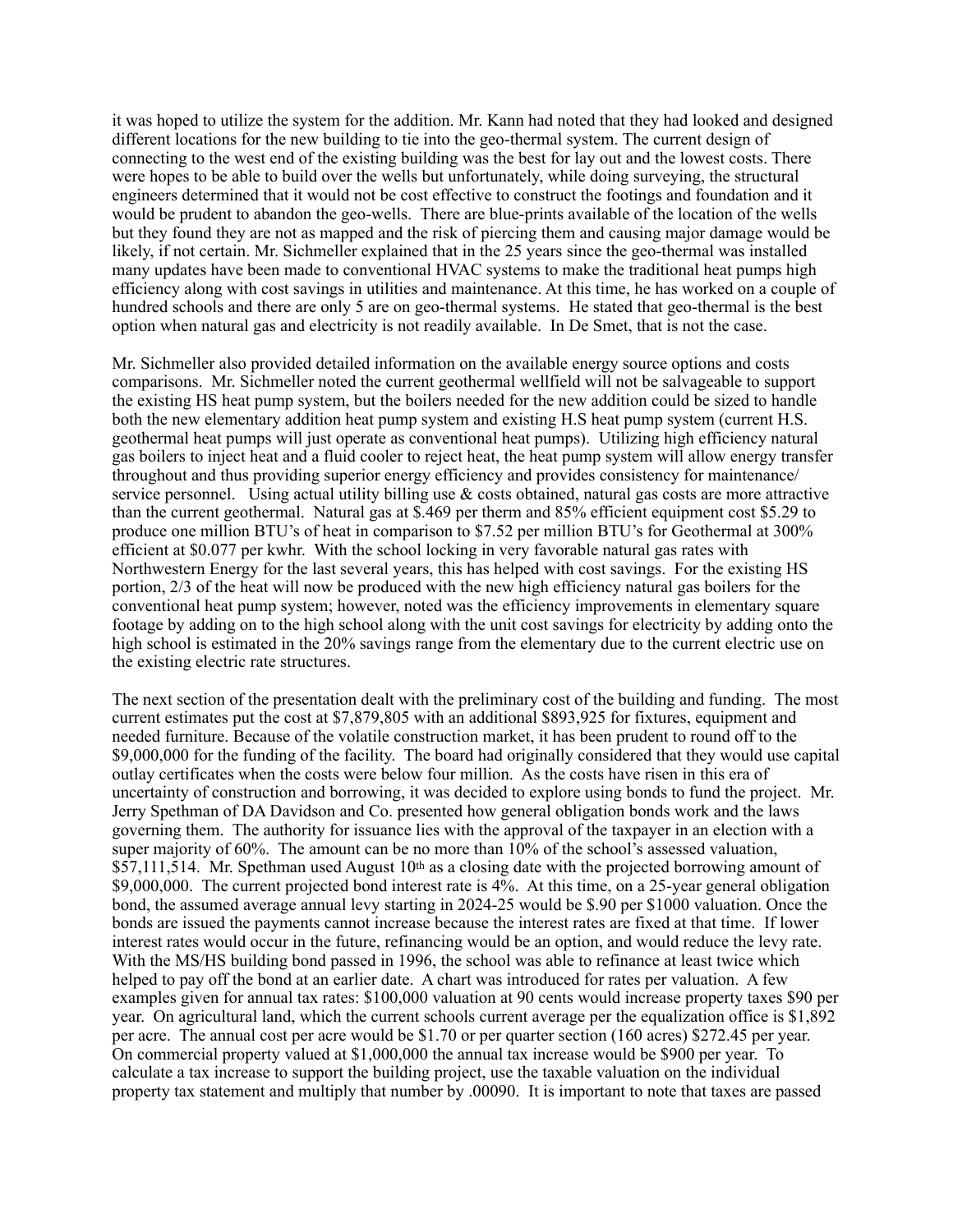on taxable valuation as assigned by the County Equalization office and the Department of Revenue, not saleable value.

Mr. Tom Oster of Co-op Architectures also addressed the cost of the levies and the history of past referendums of the school. In 1963, the current Laura Ingalls Wilder Elementary building was passed 408-53 for the bonded referendum of \$178,000. In 1996, the MS/HS building was passed 589-340 for \$2.5 million. The levy for the MS/HS building beginning in 1997 was \$2.80 and ended in 2014 at \$.78. Valuation increased from \$78,620,703 in 1997 to \$273,121,691 in 2014. Levies were adjusted by the Dept. of Revenue as valuations changed along with refinancing to allow for the decrease in levies. The district would expect to see the same situation if the bond for this project were to be passed. Ag valuation is based on rolling productivity ability over an 8-year average with the lowest and highest thrown out. Pastureland is valued at less. As to the individual levies for Ag, Residential and Commercial, those levies are decided every year by the legislature for the purpose of general fund taxation. Mr. Oster reviewed the property comparison chart of area school districts, De Smet is in the middle of the 8 schools compared. He said that SD has an anomaly where school districts with large land masses are able to have lower taxes because of the state tax system. This is why neighboring districts may be able to have lower levies and not have to utilize opt outs, as 5 of the 8 District's do. Boards needing capital outlay fund levies are limited by law with schools required to take the lower of either enrollment number times \$3400 OR \$3.00 per thousand. Capital Outlay funds are used for such things as renovations, equipment such as technology, school buses and transfers to assist in general fund operation. Special Education levy is also limited to a maximum by the legislature but each district taxes as per it's need. The final piece Mr. Oster addressed is a statistics comparison of 2012-2013 versus 2020-2021 with a decrease of enrollment from 312 to 298. In those 9 years, enrollment has dropped as far as 283 but have steadily climbed back up. Levy and valuation comparisons were also reviewed, with his noting that the Board had been good stewards of the taxes available and not maxing out unless necessary to meet the needs of the students.

Supt. Abi and Pres. Roth rounded out the presentation with a timeline of the last year. The Design team met with elementary teachers and asked for their wants and needs. It was stressed that while there were many items on their wish lists, there many cuts to make the cost feasible. Members of the building committee also met with City Council Representatives and Attorney Todd Wilkinson on the plans and gain their approval of where the structure would be placed. The land was surveyed to make sure it would meet all requirements and for the architects and engineers to deal with any areas of issue. Dependent on public feedback, if the Board moves forward with passing the resolution at the regular May meeting, a vote for the bond would take place on June 21st. Passage of the bond would allow the District to start the bid process in July and hopefully to begin ground work yet this fall.

Questions and Faqs:

- 1. In the event the bond does not pass? The district would put the money that they are able to raise toward repairs/renovations/addition to bring the building to code with those items being prioritized to meet the finances available to do so.
- 2. The bond passes, what would happen to the current building? That is undecided at this time but most likely the gym space would be kept. A dream of renovation of the building to build a Career and Technical Education facility that could be funded through grants and other revenue sources to help with training students in such areas as carpentry, electrical, plumbing and technology. There have also been suggestions of turning it into housing or a mini-mall. Many ideas but all dependent on the bond outcome.
- 3. Public questions and discussion addressed drainage issues, student drop off/pick up, student capacity, locker rooms/restroom and keeping the gym.

Pres. Roth strongly noted that while renovations and repairs would need to be made, the amount of a \$7.5 million total renovation at this time is not doable under the current state law and how the school is utilizing those funds. Priorities would need to be made to make it useable and safe. The building was built in the 1960's and while it has been maintained well, the reality of the build design at that time of cement encased sewer lines and water pipes along with very outdated, unfixable heating fixtures, puts the